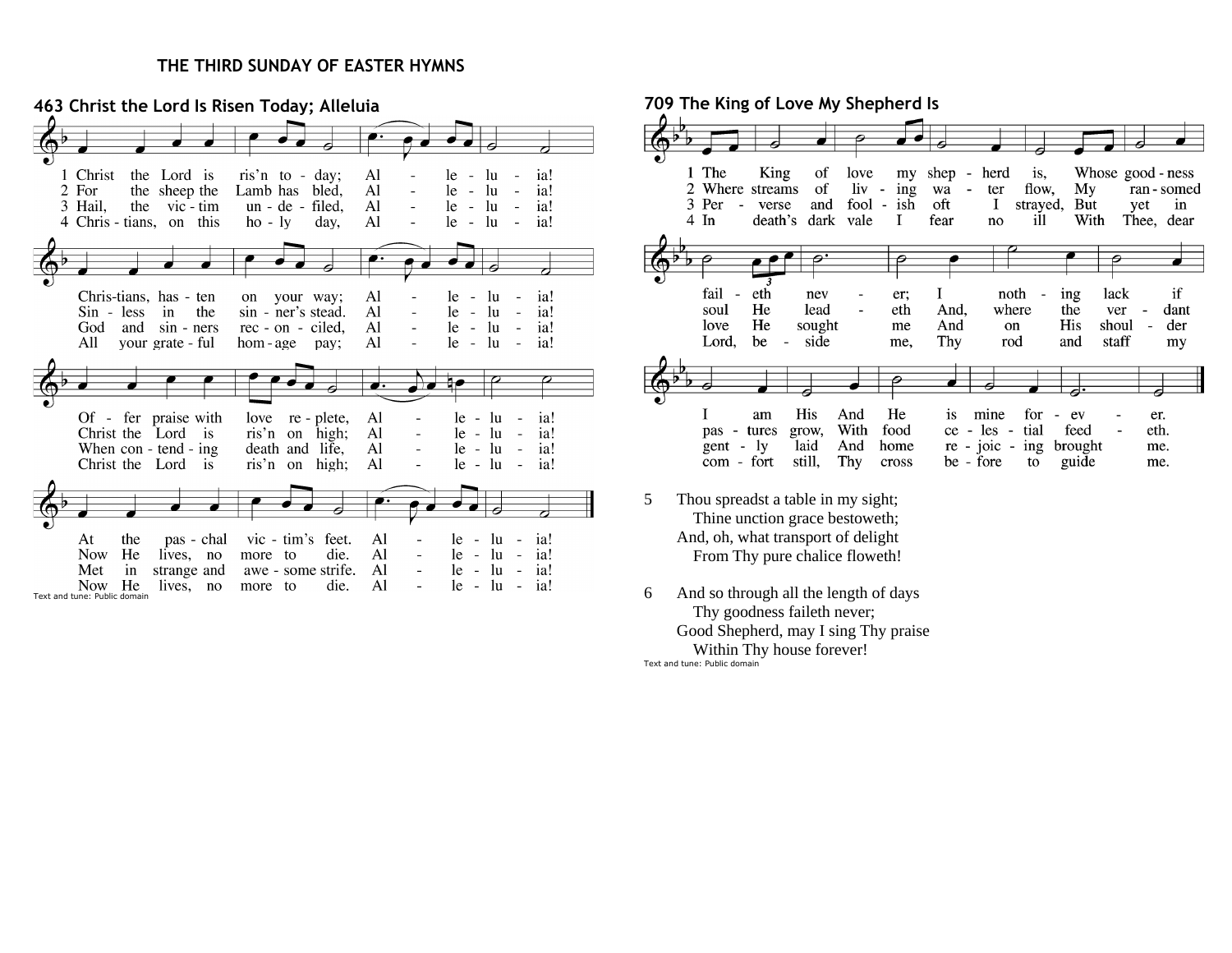

- 6 So let us keep the festival To which the Lord invites us; Christ is Himself the joy of all, The sun that warms and lights us. Now His grace to us imparts Eternal sunshine to our hearts; The night of sin is ended. Alleluia!
- 7 Then let us feast this Easter Day On Christ, the bread of heaven; The Word of grace has purged away The old and evil leaven. Christ alone our souls will feed. He is our meat and drink indeed; Faith lives upon no other! Alleluia! Text and tune: Public domain

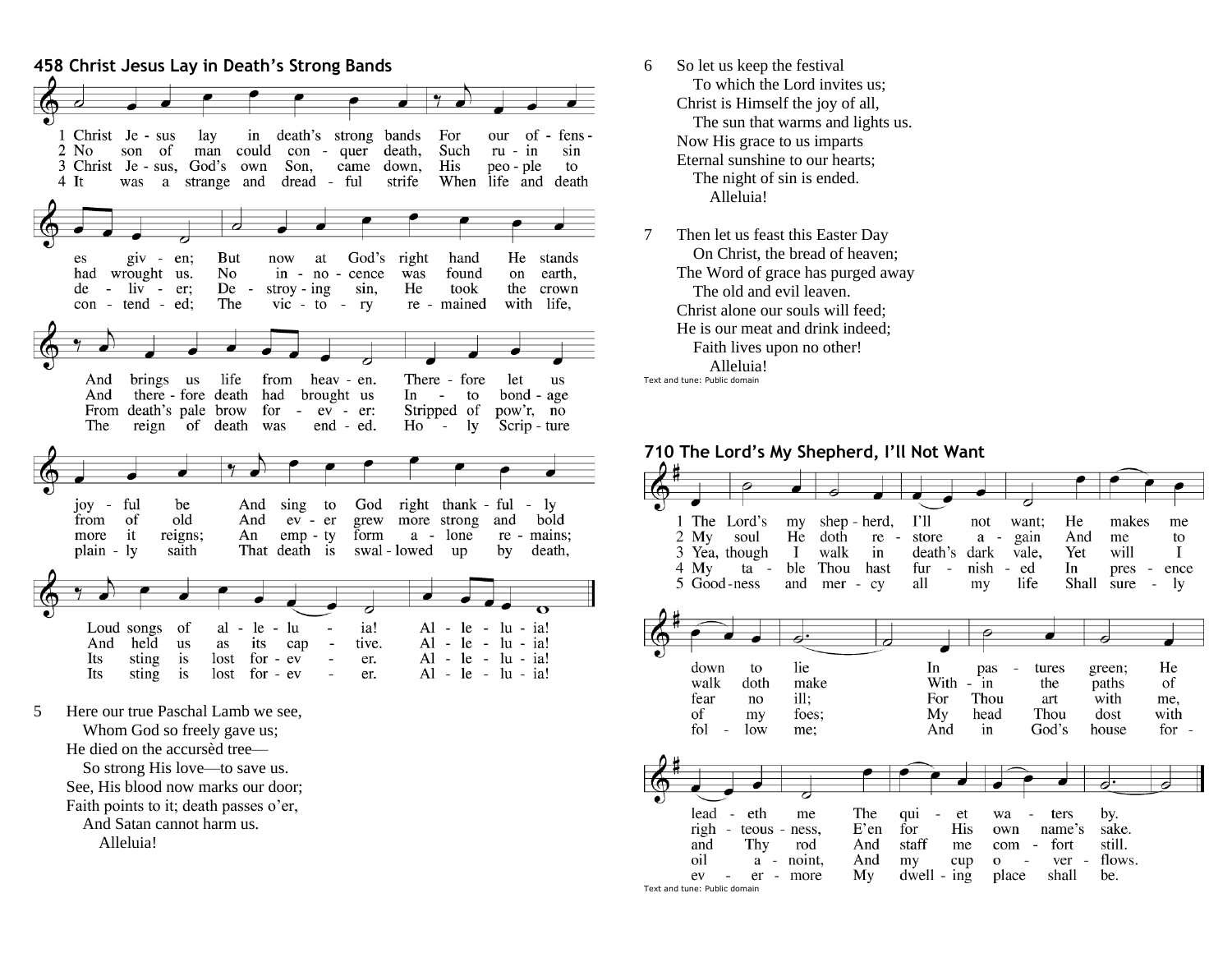## **740 I Am Jesus' Little Lamb** tle  $1<sub>l</sub>$ Je - sus'  $lit$ lamb,  $Ev - er$ am glad at 2 Day  $by$ day, at home, a - way, Je - sus is my 3 Who so hap -  $py$ as Ι. am,  $E$ ven now the  $\mathbf{I}$ Shep - herd guides me, heart am: For my gent -  $\mathbf{I} \mathbf{v}$ When  $\mathbf{I}$ staff and stay.  $hun - ger$ , Je - sus feeds me, Shep-herd's lamb? And when my short life is end - ed, Knows my need and well pro - vides me, Loves 'ry me  $ev -$ In  $-$  to pleas  $-$  ant pas - tures leads me; When  $\mathbf{I}$ thirst, He He fold  $Bv$ His an - gel host at - tend - ed, shall me  $E -$ ven calls day the same, me by my name. bids me  $g_{0}$ Where the qui - et wa - ters flow. to His breast, There with - in His arms to rest. Text and tune: Public domain



- 5 O grant, most blessèd Lord,
	- That earth and hell combined May not about this sacrament Raise doubt within my mind.

6 Oh, may I never fail To thank You day and night For Your true body and true blood, O God, my peace and light.

Text and tune: Public domain

## **623 Lord Jesus Christ, We Humbly Pray**